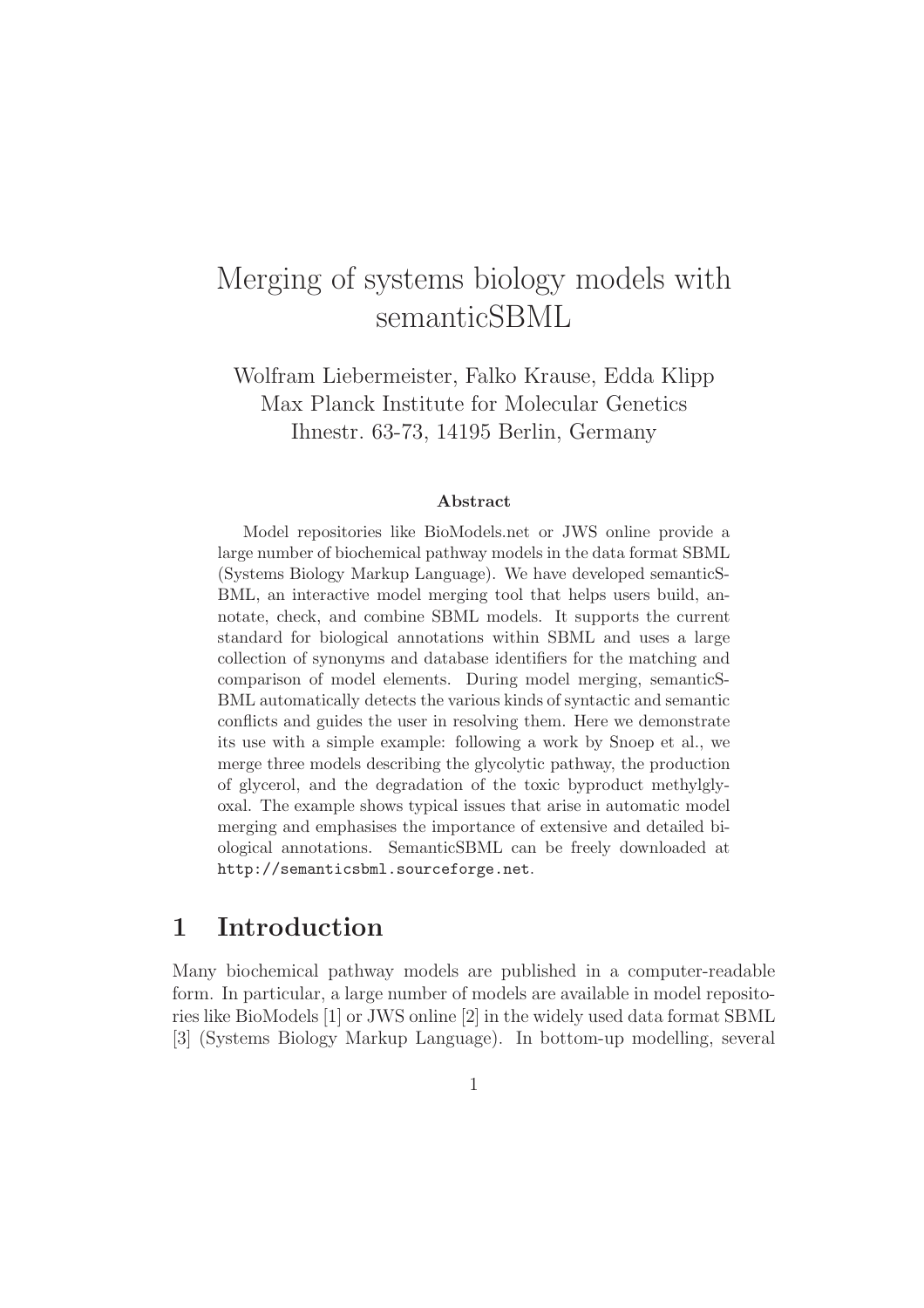models describing subsystems or individual biochemical reactions are merged into larger, more comprehensive models [4, 5, 6, 7]. To demonstrate this modelling strategy, Snoep et al. [6] have manually merged three metabolic pathway models describing glycolysis [8], the glycerol side branch [9], and the glyoxylase pathway [10] in the yeast S. cerevisiae. The glycolysis model itself had been constructed before, also in a bottom-up approach, from individual enzymatic reactions kinetics obtained from in vitro enzyme assays.

Model checking and merging by hand is tedious. Yet the process can be greatly simplified if uncritical routine work and validity checks are performed automatically by computer programs. We developed semanticSBML, an interactive tool for the annotation, checking, and merging of SBML models. The main steps in model merging are (i) to detect duplicate elements and (ii) to detect and resolve conflicts between them. In both steps, the tool proposes choices based on semantic information contained in the models, but the user is always free to revise choices made by the program. Suggestions by the program are based on the biological meaning of model elements as specified by biological annotations in the SBML files.

In this article, we introduce the main features of semanticSBML and demonstrate its use with the example presented by Snoep et al. [6]. We show how the models need to be prepared, what conflicts arise in the merging process, how they can be resolved, and which difficulties still remain.

### 2 Overview of semanticSBML

SemanticSBML is a program suite for the simultaneous, semi-automatic merging of an arbitrary number of SBML models. In addition, it allows users to create, display, check, and annotate SBML models. For merging, the program first proposes an automatically merged model as a starting point; the user can refine the model based on his own demands by manual manipulation or by applying certain priority rules. Biological annotations are a key element for automated entity recognition and for the detection of conflicts during model merging. Thus, semanticSBML provides functions to find, insert, remove and modify annotations in the format used in the BioModels model repository (which we shall call here "MIRIAM/BioModels annotations"). SemanticSBML is open source software released under the GNU public license and is hosted on sourceforge (project name semanticsbml).

SemanticSBML can be installed locally or accessed *via* a web interface.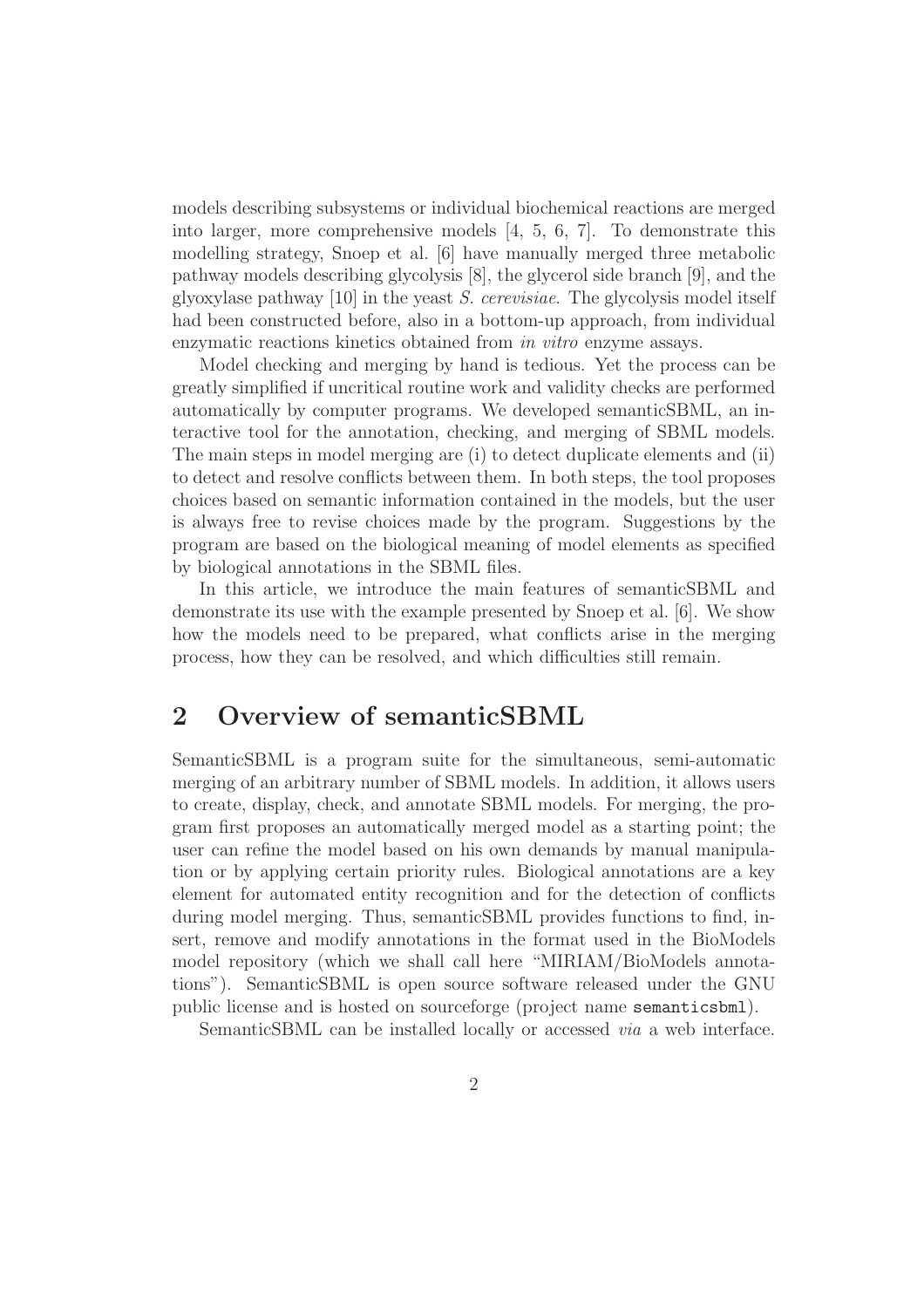The graphical user interface allows the user to build, display, check, annotate, and merge several SBML models. Models can be created easily from lists of chemical reactions by the "build" function. The network structure of models can be displayed graphically using network layout algorithms from the graphviz library ("display" function). The "check" function tests a number of validity criteria, most of them based on the MIRIAM/BioModels annotations in the model. The annotation and merging functions are described in Figures 1 and 2.

### 3 Merging of metabolic pathway models for yeast

As a test case for model merging, Snoep et al. [6] have merged a model of glycolysis in yeast cells [8] with models of the glycerol branch [9] and the glyoxylase branch [10]. Here, we shall repeat the same exercise to demonstrate how semanticSBML is used to annotate, check, and merge existing SBML models. The original models were downloaded from the public SBML repositories BioModels [1] and JWS online [2].

## 4 Models of glycolysis, glycerol pathway, and glyoxylase pathway

We downloaded the glycolysis and the glycerol model (annotated with MIRIAM / BioModels annotations) from the BioModels repository [1]. As the glyoxylase model was not available at BioModels, we downloaded a version without annotations from JWS online [2] and used semanticSBML to add MIRIAM/RDF annotations (see Table 1). An inspection of the three SBML models showed a couple of issues that needed to be resolved during merging:

1. Glycolysis model The glycolysis model by Teusink et al. [8] represents the glycolytic pathway from glucose down to pyruvate; it includes the import of glucose from the extracellular space as well as the production of glycerol, ethanol, and succinate. The concentrations of glyceraldehyde and DAPH (dihydroxyacetone phosphate) are represented by a lumped element called Triose phosphates; in the annotation of the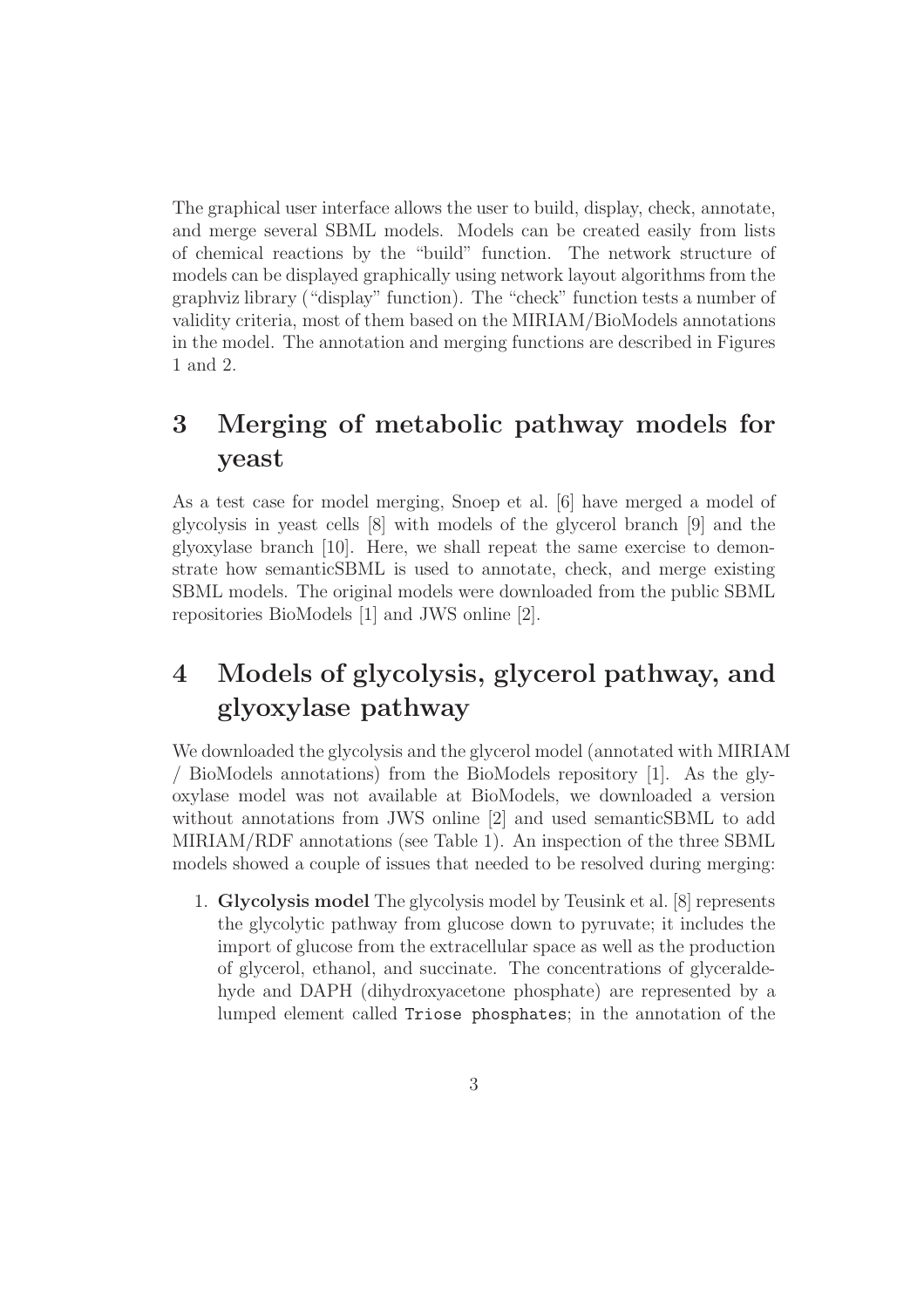

Figure 1: Annotation window of semanticSBML. The framed area 1 contains different tabs, each representing a model. In area 2, all annotatable SBML elements from one model are shown in a tree view. Green icons indicate that an element has MIRIAM annotations, red icons indicate missing MIRIAM annotations. When an element is selected, an annotation menu for this element is shown on the right. Area 3 shows the current annotation and allows the user to modify the annotation qualifiers or to delete annotations. Below, in area 4, a search string can be entered to find new annotations. In area 5, new annotations can be added directly or chosen from the list of suggestions. One such list is shown on initialisation; it is replaced with the search results after a manual search (area 4). When a root node in the element tree has been selected (e.g. species in area 2), the annotation menu allows to add annotations automatically to all of its child elements.

element, the individual substances are listed with hasVersion qualifiers. In addition, the model contains two elements representing adenosine phosphates and high energy phosphates; effectively, these elements represent the concentrations of AMP, ADP, and ATP in a rather complicated manner; they are semantically overlapping [7], which is also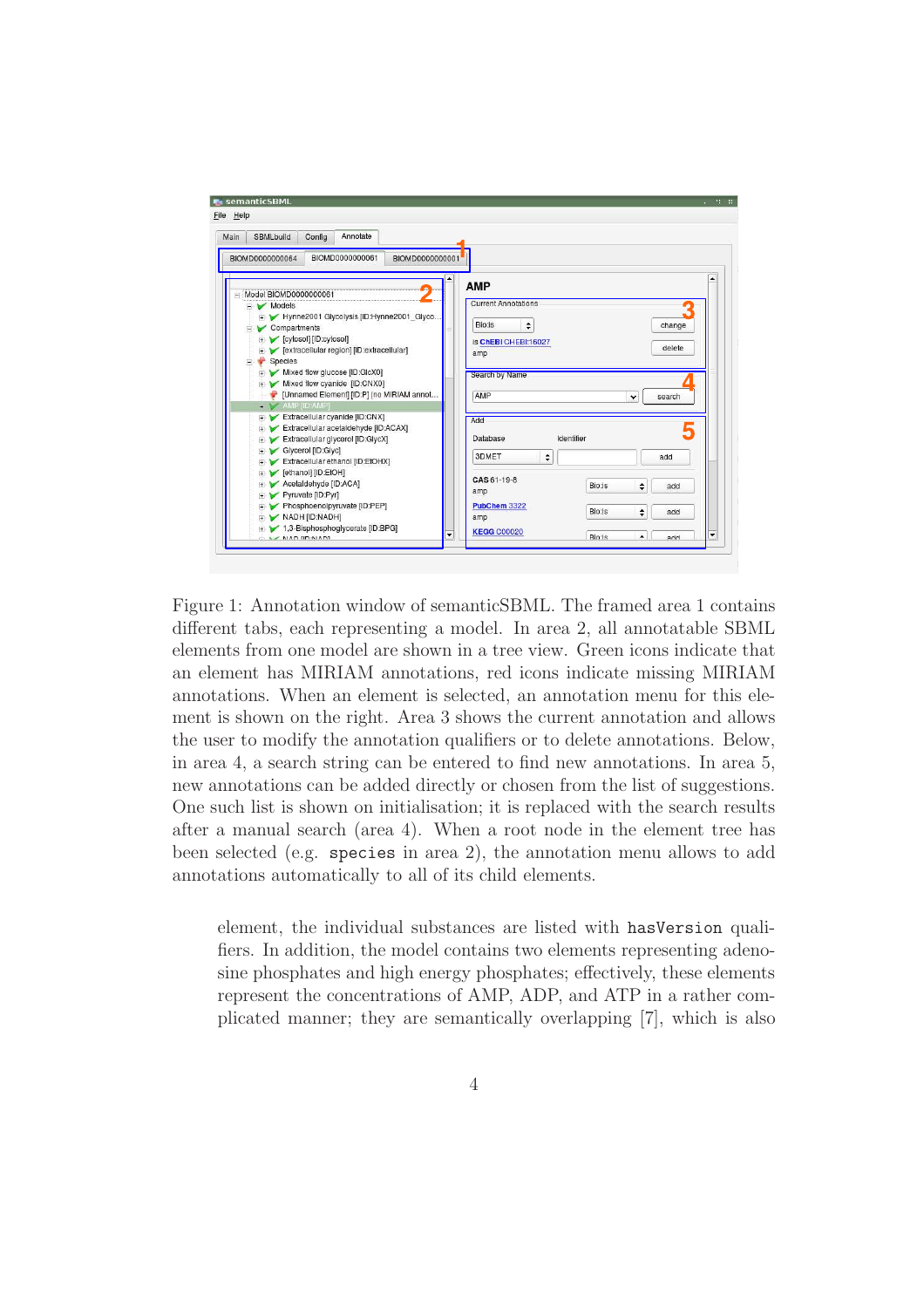

Figure 2: Model merging window of semanticSBML. The framed area 1 contains tabs for the current merging processes. For one of them, area 2 shows an overview of the merged model. Each row corresponds to an element of the output model (according to the current matching between model elements). The first column of the overview indicates whether an element represents one more matching elements. The remaining columns show the origin, the element type and the identifier of the matched elements from the original models. After selecting a row in the overview, the merge menu for the selected element is shown in areas 3 and 4. Area 3 shows the current state of the merged element, highlights conflicts, and provides options for resolving them. Area 4 displays the original model elements and allows the user to modify the matching between them and navigate to other related elements. Conflicts between elements (e.g., different properties attributed to them) can also be resolved automatically using a push-button in area 5. In this case, conflicts are resolved according to a priority list for the models, which can be set by the user. Another push-button allows for the creation of the merged model.

recognised in the automatic model check. In addition, semanticSBML issued a warning because atom numbers are not conserved in some of the reactions. However, if we do not require correct atom balances, this does not pose any problems for model merging.

2. Glycerol model In the glycolysis model, glycerol production is de-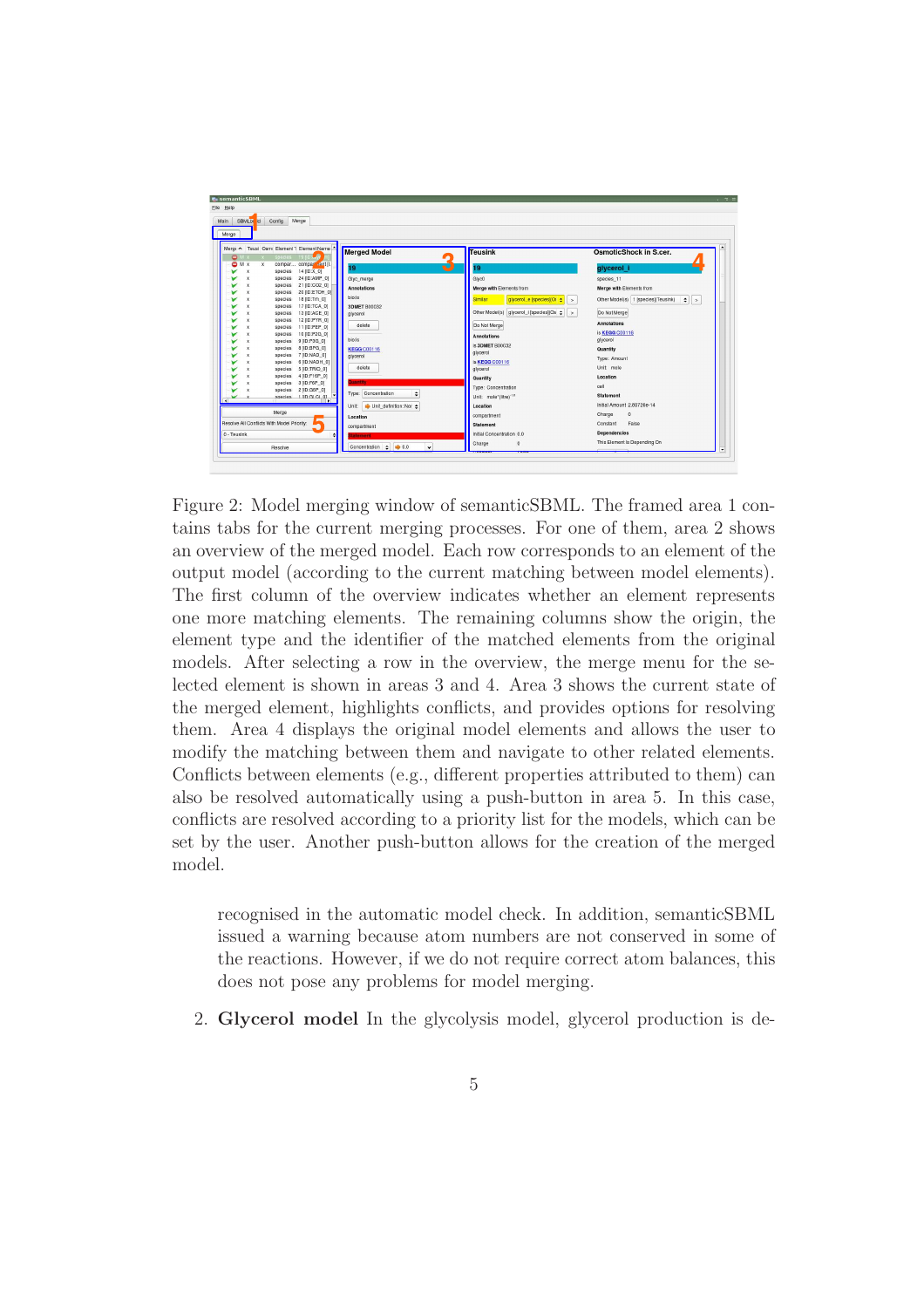scribed as a single effective reaction leading from the lumped substance Triose phosphates to glycerol. In reality, glycerol is produced from DHAP *via* the intermediate glycerol-3-phosphate. The individual reaction steps have been described in the glycerol pathway model by Cronwright et al. [9]. Four issues arise in merging these two models:

- (a) The elements representing glycerol have to be matched.
- (b) The glycerol-producing reaction from the glycolysis model (annotated by isVersionOf the EC number 1.1.1.8) has to be replaced by the two reactions in the glycerol model. In order to allow semanticSBML to detect the redundancy between the reactions, we annotated the glycerol production reaction in the glycolysis model with the EC number 1.1.1.94 and the hasPart qualifier.
- (c) The compartment in the glycerol model was annotated with the GO term for cytoplasm, in contrast to the glycolysis model, which is situated in the cytosol. By definition, the cytosol does not comprise the organelles, while the cytoplasm does: in a model, this can make a difference for metabolites that are inhomogeneously distributed in the cell. The reason is possibly an annotation mistake because in the original publication, concentrations refer to the cytosolic volume. We could have changed this annotation in advance, but we decided to keep it and and to match the compartments manually during merging.
- (d) In the glycerol model, the concentrations of the cofactors ATP, ADP, NAD, and NADH appear in the reaction kinetics as parameters, and the substances are not declared as modifiers - which poses a problem for merging.
- 3. Glyoxylase pathway. The glyoxylase model of Martins et al. [10] describes the degradation of the toxic compound methylglyoxal, which is formed non-enzymatically from both DHAP and GAP. The model represents a side branch that has not been accounted for in the glycolysis model. To merge it with the glycolysis model, Snoep et al. added two reactions (with mass action kinetics) describing the formation of methylglyoxal from DHAP and GAP, respectively. In the model, they are described by two parallel reactions degrading the lumped substance triose phosphate. We extracted these two reactions and all related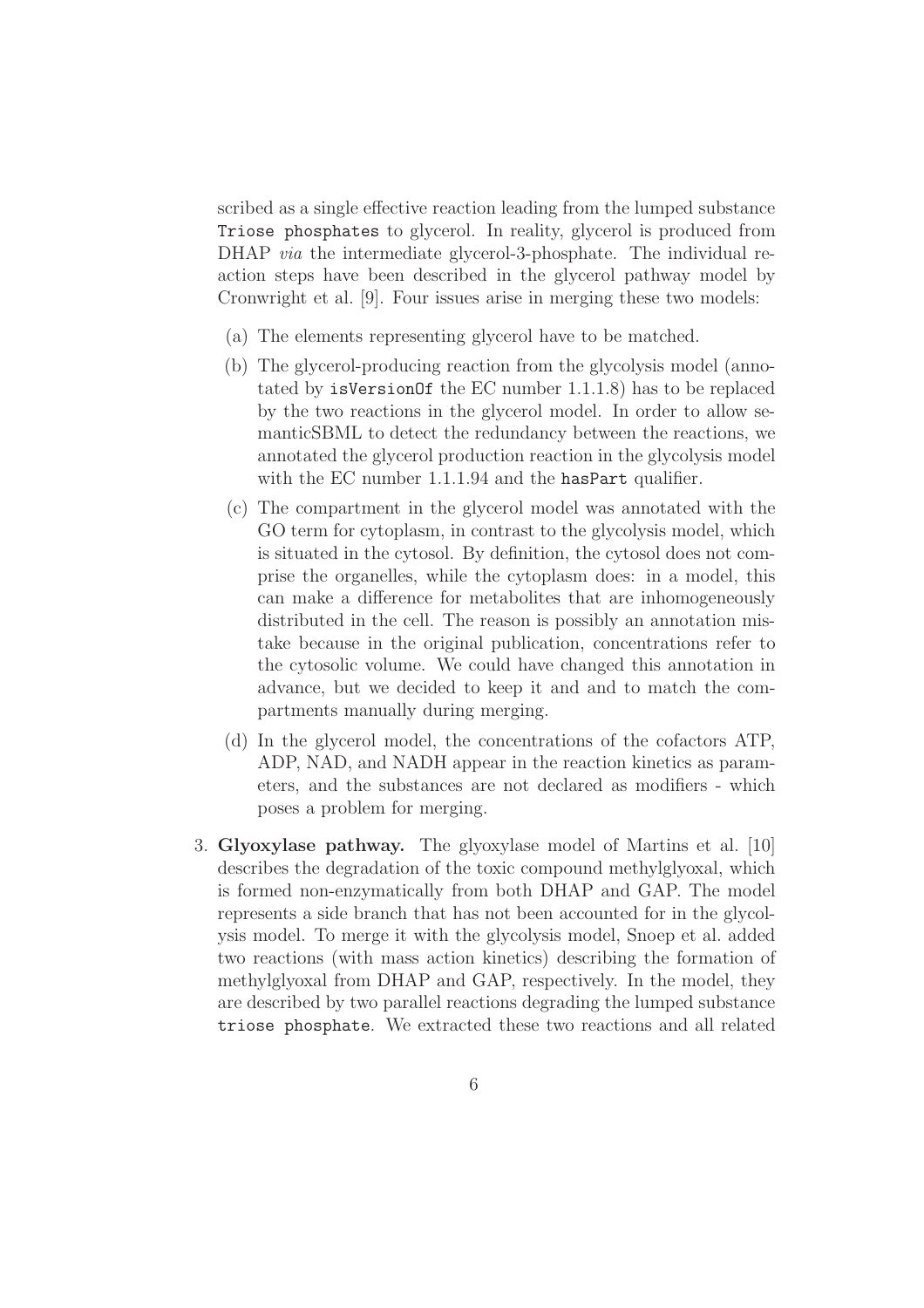| Entity                      | Type        | Name        | Qualifier | Database    | ID.      |
|-----------------------------|-------------|-------------|-----------|-------------|----------|
| Glyoxylase model            | model       | model       | is        | pubmed      | 11453985 |
| Cytosol                     | compartment | compartment | is        | GO          | 0005829  |
| Methylglyoxal               | species     | MG          | is        | <b>KEGG</b> | C00546   |
| $(R)$ -Lactate              | species     | Lac         | is        | <b>KEGG</b> | C01432   |
| $(R)$ -S-Lactoylglutathione | species     | <b>SLG</b>  | is        | <b>KEGG</b> | C03451   |
| Hemithioacetal              | species     | <b>HTA</b>  | is        |             |          |
| Glutathione                 | species     | <b>GSH</b>  | is        | <b>KEGG</b> | C00051   |
| Glyoxalase I                | reaction    | GlxI        | is        | ЕC          | 4.4.1.5  |
| Glyoxalase II               | reaction    | G[x]        | is        | EC          | 3.1.2.6  |
|                             | reaction    | neHTA       |           |             |          |

Table 1: Annotations inserted into the glyoxylase model [10] using the annotation function of semanticSBML. Following Snoep et al., we introduced additional non-enzymatic reactions  $DHAP \rightarrow MG$  and  $GAP \rightarrow MG$  for merging the model with the glycolysis model.

SBML elements from the joined model and put them into a small SBML model to be merged with the three pathway models.

### 5 Merging the models

We used semanticSBML to merge the three models and the two linking reactions:

- 1. We manually matched the compartment "cytoplasm" (from the glycerol model) with the the compartment "cytosol" (from the other two models) and removed the annotation "cytoplasm" in the resulting merged compartment element.
- 2. SemanticSBML matched the elements Triose phosphates (glycolysis model) and DHAP (glycerol model) and detected a conflict between them. As the two elements are semantically dependent [7], the only safe way to merge the models would be to modify the glycolysis model, replacing the Triose phosphates element with separate elements for glyceraldehyde-3-phosphate and DHAP. For simplicity, we ignored this problem and assumed that both triose phosphates act as substrates for the glycerol branch.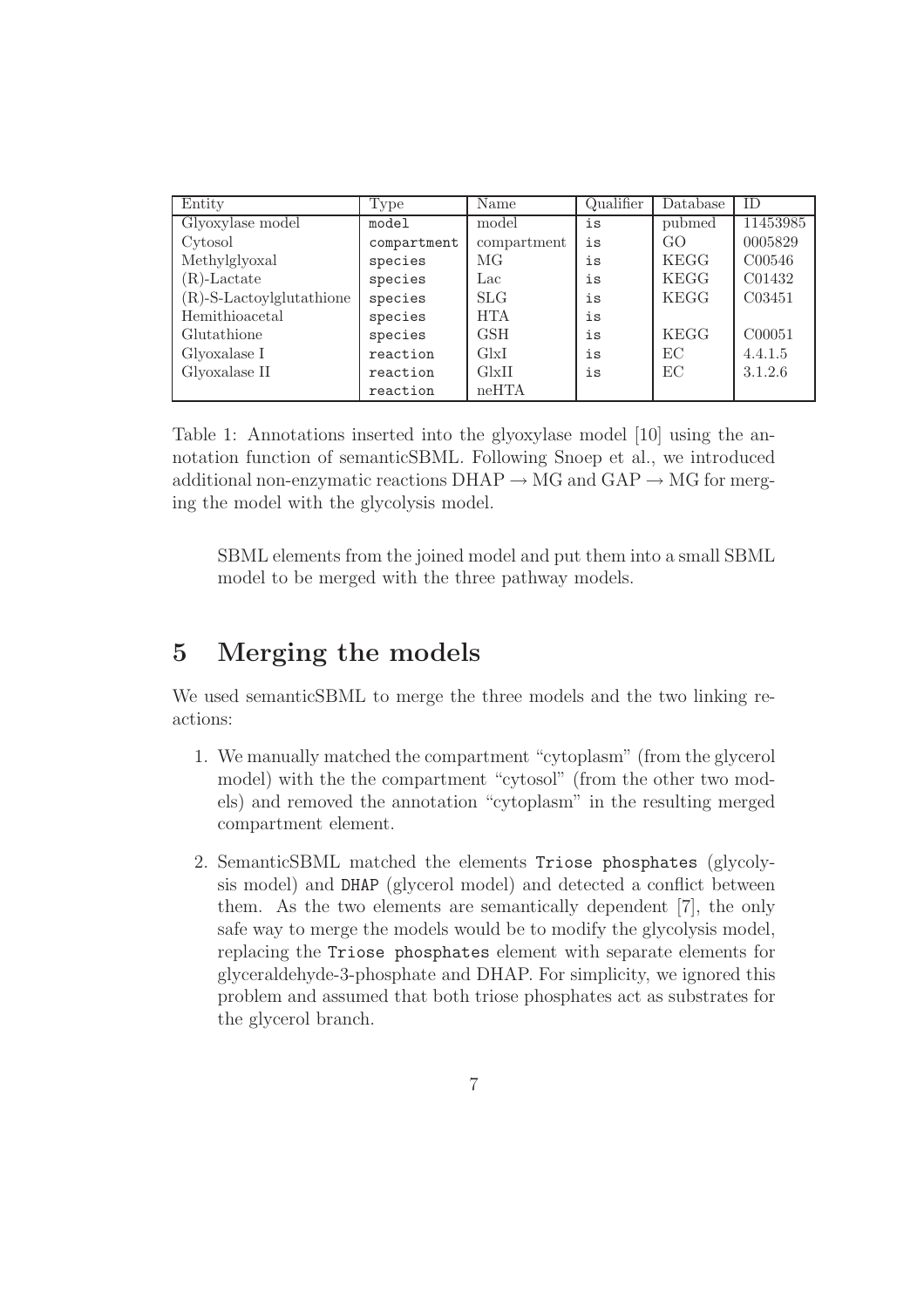- 3. The conflict between the two versions of the glycerol branch (one or two reactions, respectively) was detected owing to our additional annotation.
- 4. Glycerol has a concentration of 15.1 mM in the glycerol model and 0.15 mM in the glycolysis model; we chose the value of 0.15 mM.

Another kind of conflict was missed by the program: ATP, ADP, NADH and NAD are described by species elements in the glycolysis model, while in the glycerol model, they appear as local parameters. As these parameters were not annotated (and in fact, the current version of semanticSBML does not support annotations for local parameters), this conflict could not be detected. Currently, the best way to fix this problem would be to modify the glycerol model by replacing the four parameters with either species elements or with global parameters.

#### 6 Discussion

To give modellers full control over the merging process, we developed semanticSBML as an interactive tool: on the one hand, it serves as an editor for SBML files with MIRIAM/RDF annotations; on the other hand, it guides the user in model merging by suggesting an initial matching between elements, by highlighting potential conflicts, and by providing solutions for them.

The example shows that reliable annotations are a key to automatic merging: the conflicts between cytosol/cytoplasm, triose phosphates/DHAP and the match for glycerol could only be detected because of the annotations, while the match for ATP, ADP, NAD, and NADH could not be detected without the appropriate annotations. In the case of triose phosphates, it was helpful (and also necessary) that the curator listed explicitly the subspecies glyceraldehyde-3-phosphate and DHAP in the annotations because semanticSBML does not yet have a database for inferring relationships between metabolite entities. For comparing the two compartments cytosol and cytoplasm, biological information was necessary to find the overlap between the compartments. Thus, annotations in SBML models should be as explicit as possible; in particular, lumped metabolites and reactions must be annotated carefully.

Problems in model merging can be roughly assigned to the categories "syntax", "semantics", "statements", and "context" [7]. In our test example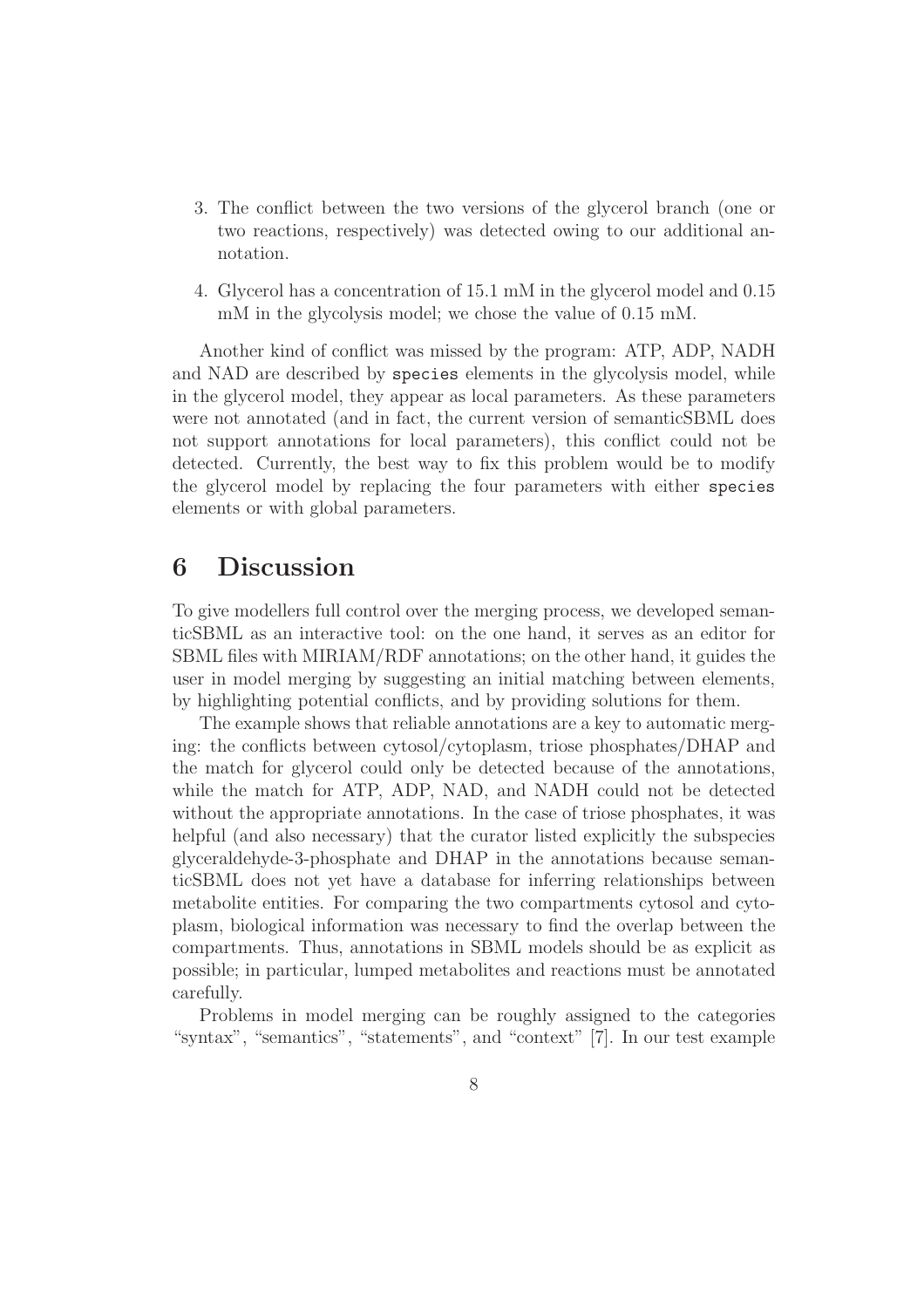for semanticSBML, they were addressed to different extents: (i) syntactical problems (like some missing listOfModifiers tags in the glyoxylase model) are already detected by the underlying libSBML library. (ii) Semantic conflicts appeared in several cases: between the compartments, between the triose phosphates and DHAP, and between the different descriptions of the glycerol branch. (iii) Conflicting statements were made about the initial concentration of glycerol. (iv) As "context", we regard the purposes, assumptions, and the biological scope of a model. In this case, the aim was simply to show that semanticSBML supports model merging as shown in Snoep et al. [6].

### Acknowledgements

We would like to thank Jannis Uhlendorf, Anselm Helbig, and Marvin Schulz for their extensive work on semanticSBML. The development of semanticS-BML is financially supported by the European integrated project BaSysBio and by SysMO Translucent.

### References

- [1] N. LeNov`ere, B. Bornstein, A. Broicher, M. Courtot, M. Donizelli, H. Dharuri, L. Li, H. Sauro, M. Schilstra, B. Shapiro, J.L. Snoep, and M. Hucka. BioModels database: a free, centralized database of curated, published, quantitative kinetic models of biochemical and cellular systems. Nucleic Acids Res, 34(Database issue):D689–D691, Jan 2006.
- [2] B. Olivier and J. Snoep. Web-based kinetic modelling using JWS online. Bioinformatics, 20(13):2143–2144, 2004.
- [3] M. Hucka, A. Finney H.M. Sauro, H. Bolouri, J.C. Doyle, H. Kitano, and the rest of the SBML Forum. The Systems Biology Markup Language (SBML): A medium for representation and exchange of biochemical network models. Bioinformatics, 19(4):524–531, 2003.
- [4] U.S. Bhalla and R. Iyengar. Emergent properties of networks of biological signaling pathways. Science, 283(5400):381–7, 1999.